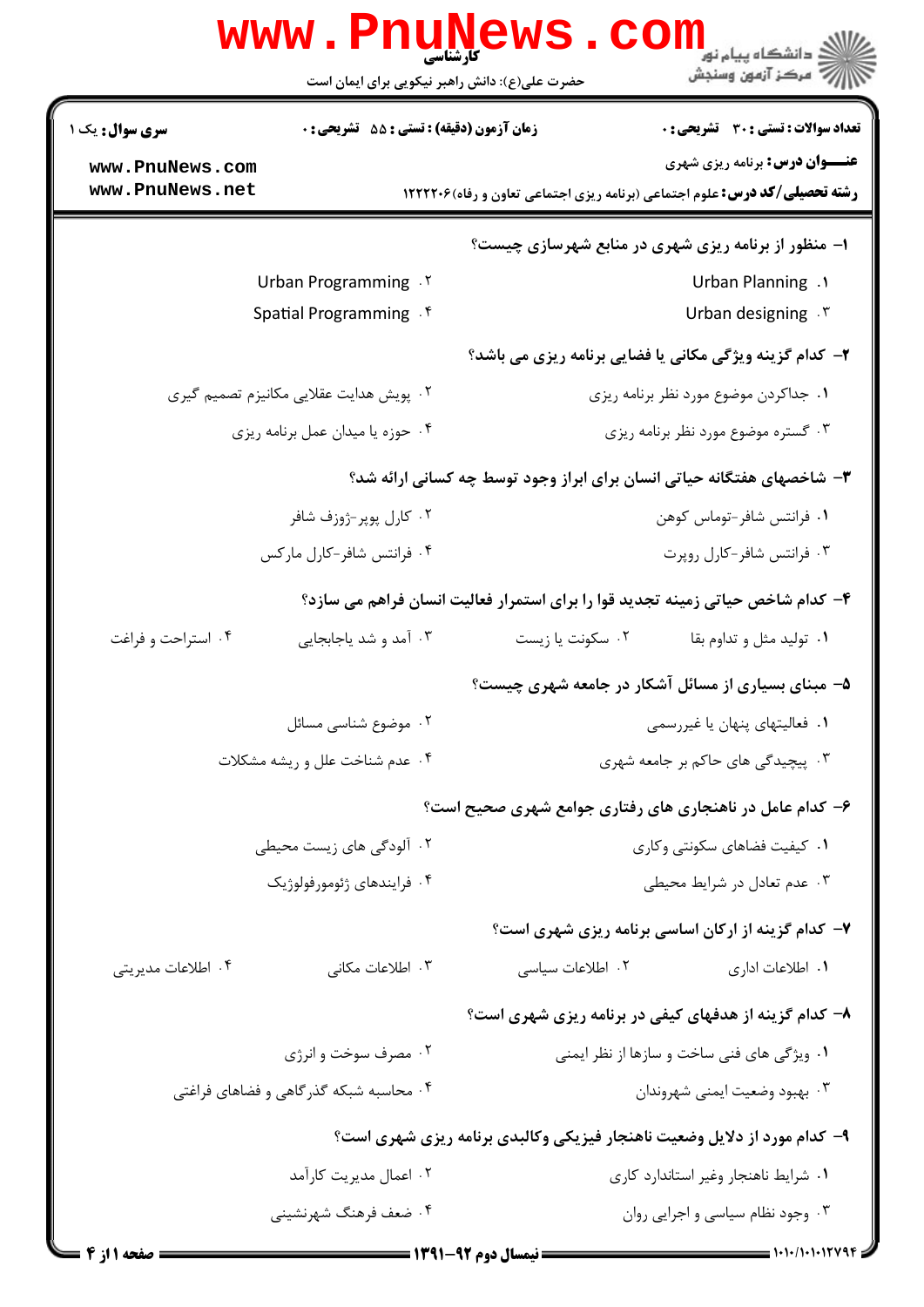|                                    | <b>www.PnuNews</b><br>حضرت علی(ع): دانش راهبر نیکویی برای ایمان است |                        | ڪ دانشڪاه پيا <sub>م</sub> نور<br><mark>∕</mark> 7 مرڪز آزمون وسنڊش                                                                |
|------------------------------------|---------------------------------------------------------------------|------------------------|------------------------------------------------------------------------------------------------------------------------------------|
| <b>سری سوال : ۱ یک</b>             | <b>زمان آزمون (دقیقه) : تستی : 55 تشریحی : 0</b>                    |                        | <b>تعداد سوالات : تستي : 30 ٪ تشريحي : 0</b>                                                                                       |
| www.PnuNews.com<br>www.PnuNews.net |                                                                     |                        | <b>عنـــوان درس:</b> برنامه ریزی شهری<br><b>رشته تحصیلی/کد درس:</b> علوم اجتماعی (برنامه ریزی اجتماعی تعاون و رفاه) <b>۱۲۲۲۲۰۶</b> |
|                                    |                                                                     |                        | ∙ا− تغییر پایتخت ها از دوران باستان تا دوره های اخیر به چه علت انجام می گرفت؟                                                      |
|                                    | ۰۲ سلیقه حاکمان                                                     |                        | ٠١. مبادلات اقتصادى                                                                                                                |
|                                    | ۰۴ دسترسی به منابع آب                                               |                        | ۰۳ اهداف دفاعی                                                                                                                     |
|                                    |                                                                     |                        | 11- بهترین نمونه برجا مانده از الگوی شهرسازی سنتی ایران کدام است؟                                                                  |
| ۰۴ محله قديم تهران                 | ۰۳ ارگ قديم بم                                                      | ۰۲ شیراز               | ٠١. اصفهان                                                                                                                         |
|                                    |                                                                     |                        | <b>۱۲</b> - کدام شهر به علت از بین رفتن منابع آبی دچار ویرانی شده است؟                                                             |
| ۰۴ جندی شاپور                      | ۰۳ قزوين                                                            | ۰۲ سیراف               | ۰۱ شهر سوخته زابل                                                                                                                  |
|                                    |                                                                     |                        | ۱۳- مهمترین شاخص جدایی گزینی از دید برنامه ریزی شهری کدام مورد است؟                                                                |
| ۰۴ عملکردی                         | ۰۳ قومی                                                             | ۰۲ اجتماعی             | ۰۱ اکولوژیکی                                                                                                                       |
|                                    |                                                                     |                        | ۱۴- شدت و ساز و کار عملکرد دولت در پایتخت، کدام نظریه را مطرح ساخته است؟                                                           |
|                                    | ۰۲ سرمایه داری بهره وری                                             |                        | ۰۱ دولت و شهرنشینی                                                                                                                 |
|                                    | ۰۴ مرکز-پیرامون                                                     |                        | ۰۳ نظریه سنتی                                                                                                                      |
|                                    |                                                                     |                        | ۱۵– نخستین اقدام برای نهادینه کردن مدیریت شهری در ایران کدام است؟                                                                  |
|                                    | ۰۲ تاسیس بلدیه                                                      |                        | ۰۱ تاسیس شهربانی                                                                                                                   |
|                                    | ۰۴ انحلال داروغه خانه                                               |                        | ۰۳ اصلاح شبکه گذر گاهی شهر                                                                                                         |
|                                    |                                                                     |                        | ۱۶- هسته اولیه وزارت مسکن وشهرسازی توسط چه کسی به وجود آمد؟                                                                        |
| ۰۴ دفتر فنی                        | ۰۳ رضا شاه                                                          | ۰۲ محمد رضا شاه        | ٠١ ناصرالدين شاه                                                                                                                   |
|                                    |                                                                     |                        | ۱۷- مشارکت بخش خصوصی در برنامه ریزی شهری از چه طریقی انجام می گیرد؟                                                                |
| ۰۴ مهندسان مشاور                   | ۰۳ پیمانکاران                                                       | ۰۲ معاونان امور عمراني | ۰۱ سازمان مدیریت                                                                                                                   |
|                                    |                                                                     |                        | ۱۸- ریاست شورای عالی شهرسازی و معماری برعهده کدام نهاد است؟                                                                        |
|                                    | ۰۲ سازمان مدیریت و برنامه ریزی                                      |                        | ۰۱ وزیر کشور                                                                                                                       |
|                                    | ۰۴ شهرداری                                                          |                        | ۰۳ وزیر مسکن و شهرسازی                                                                                                             |
|                                    |                                                                     |                        | ۱۹- اصلی ترین مولفه تاثیر گذار بر کمیت و کیفیت جوامع شهری کدام مورد است؟                                                           |
| ۰۴ مقیاس سرزمینی                   | ۰۳ دانش فنی                                                         | ۰۲ مهاجرت              | ۰۱ جمعیت                                                                                                                           |
|                                    |                                                                     |                        |                                                                                                                                    |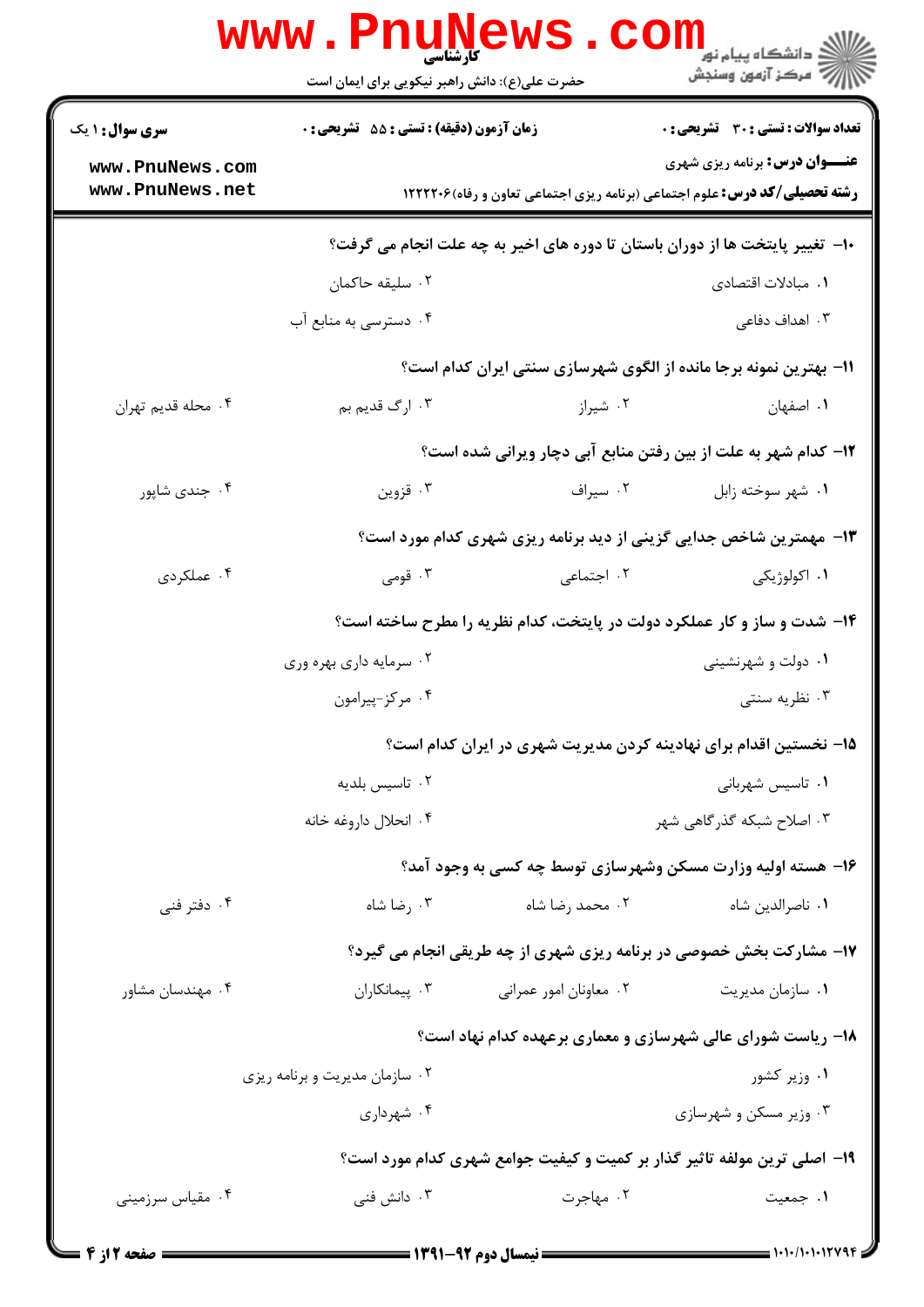|                                                                                 | <b>www.Pnune</b><br><b>کارشناسی</b><br>حضرت علی(ع): دانش راهبر نیکویی برای ایمان است |                                                                                               | ران دانشگاه پيام نور ■<br> /> مرکز آزمون وسنجش |  |  |
|---------------------------------------------------------------------------------|--------------------------------------------------------------------------------------|-----------------------------------------------------------------------------------------------|------------------------------------------------|--|--|
| <b>سری سوال : ۱ یک</b>                                                          | <b>زمان آزمون (دقیقه) : تستی : 55 تشریحی : 0</b>                                     |                                                                                               | تعداد سوالات : تستي : 30 - تشريحي : 0          |  |  |
| www.PnuNews.com<br>www.PnuNews.net                                              |                                                                                      | <b>رشته تحصیلی/کد درس:</b> علوم اجتماعی (برنامه ریزی اجتماعی تعاون و رفاه)۱۲۲۲۲۰۶             | <b>عنـــوان درس:</b> برنامه ریزی شهری          |  |  |
| ۲۰- تهیه طرحهای شهری برای تمامی شهرها طی کدام برنامه عمرانی در دستور قرار گرفت؟ |                                                                                      |                                                                                               |                                                |  |  |
| ۰۴ برنامه چهارم وپنجم                                                           | ۰۳ برنامه سوم                                                                        | ۰۲ برنامه دوم وسوم                                                                            | ٠١. برنامه اول                                 |  |  |
|                                                                                 |                                                                                      | <b>۳۱</b> - طرح ساختاری-راهبردی به چه منظور ارائه گردید؟                                      |                                                |  |  |
|                                                                                 | ۰۲ توسعه پایدار و ارتقای کیفیت محیط شهری                                             |                                                                                               | ۰۱ اصلاح شیوه ها و نظام برنامه ریزی شهری       |  |  |
| ۰۴ الگوهای مهندسی برای ساخت و سازها                                             |                                                                                      | ۰۳ آماده سازی زمین ومسکن                                                                      |                                                |  |  |
|                                                                                 |                                                                                      | ۲۲- کدام برنامه ریزی برای تعریف کاربری اراضی بایر در محدوده شهرها به کار می رود؟              |                                                |  |  |
| ۰۴ کالبدی                                                                       | ۰۳ موضعی                                                                             | ۰۲ ارشادی                                                                                     | ۱. موضوعی                                      |  |  |
|                                                                                 |                                                                                      | ۲۳- چرا طرحهای اسکان نود پس از مدت کوتاهی متوقف شد؟                                           |                                                |  |  |
|                                                                                 | ۰۲ به دلیل کمبود اعتبارات لازم                                                       |                                                                                               | ۰۱ به دلیل همپوشی با طرحهای جامع شهرستان       |  |  |
|                                                                                 | ۰۴ گرایش بیشتر به شهرنشینی                                                           |                                                                                               | ۰۳ عدم حمایت سازمانهای ذیربط                   |  |  |
|                                                                                 |                                                                                      |                                                                                               | ۲۴- هدف طرح جامع سرزمین چیست؟                  |  |  |
| ۰۲ تقسیم ساده زمین میان مصارف گوناگون                                           |                                                                                      | ۰۱ رهنمود برای تهیه طرحهای کالبدی                                                             |                                                |  |  |
| ۰۴ تعیین ضوابط بهره برداری ازآبهای زیرزمینی                                     |                                                                                      | ۰۳ تعیین خطوط کاربری سرزمین                                                                   |                                                |  |  |
|                                                                                 |                                                                                      | ۲۵- در مرحله ساخت طرحهای شهری، کدام روش در ایران رایجتر است؟                                  |                                                |  |  |
| ۰۴ مدیریتی                                                                      | ۰۳ امانی                                                                             | ۰۲ پیمانکاری                                                                                  | ۰۱ سنتی                                        |  |  |
|                                                                                 |                                                                                      | ۲۶– مجری تهیه طرح تفصیلی در شهر تهران کدام نهاد می باشد؟                                      |                                                |  |  |
| ۰۴ سازمان مديريت                                                                | ۰۳ وزارت مسکن                                                                        | ۰۲ وزارت کشور                                                                                 | ۰۱ شهرداری                                     |  |  |
|                                                                                 |                                                                                      | ۲۷– مهمترین مرحله در تهیه هر طرح شهری کدام است؟                                               |                                                |  |  |
|                                                                                 | ۰۲ بررسی شرح خدمات طرح های شهری                                                      | ۰۱ شناخت صحیح و جامع بستر طبیعی و انسانی شهر                                                  |                                                |  |  |
|                                                                                 | ۰۴ تصویب طرح و ارجاع آن به شهرداری ها                                                |                                                                                               | ۰۳ نظارت و ارزیابی طرح های ارائه شده           |  |  |
|                                                                                 |                                                                                      | ۲۸- ماهیت دیدگاه مطالعات اقتصادی در طرحهای شهری انجام گرفته شده ،کدامیک از موارد زیر می باشد؟ |                                                |  |  |
| ۰۴ کلان                                                                         | ۰۳ بخشی                                                                              | ۰۲ میان بخشی                                                                                  | ۰۱ ملی                                         |  |  |
|                                                                                 |                                                                                      | ٢٩- انتقال اطلاعات پايه به نقشه، زمينه تهيه كدام نقشه را فراهم مي كند؟                        |                                                |  |  |
| ۰۴ توپوگرافی                                                                    | ۰۳ کلیدی                                                                             | ۰۲ موضوعی                                                                                     | ۰۱ کاربری                                      |  |  |
|                                                                                 |                                                                                      |                                                                                               |                                                |  |  |